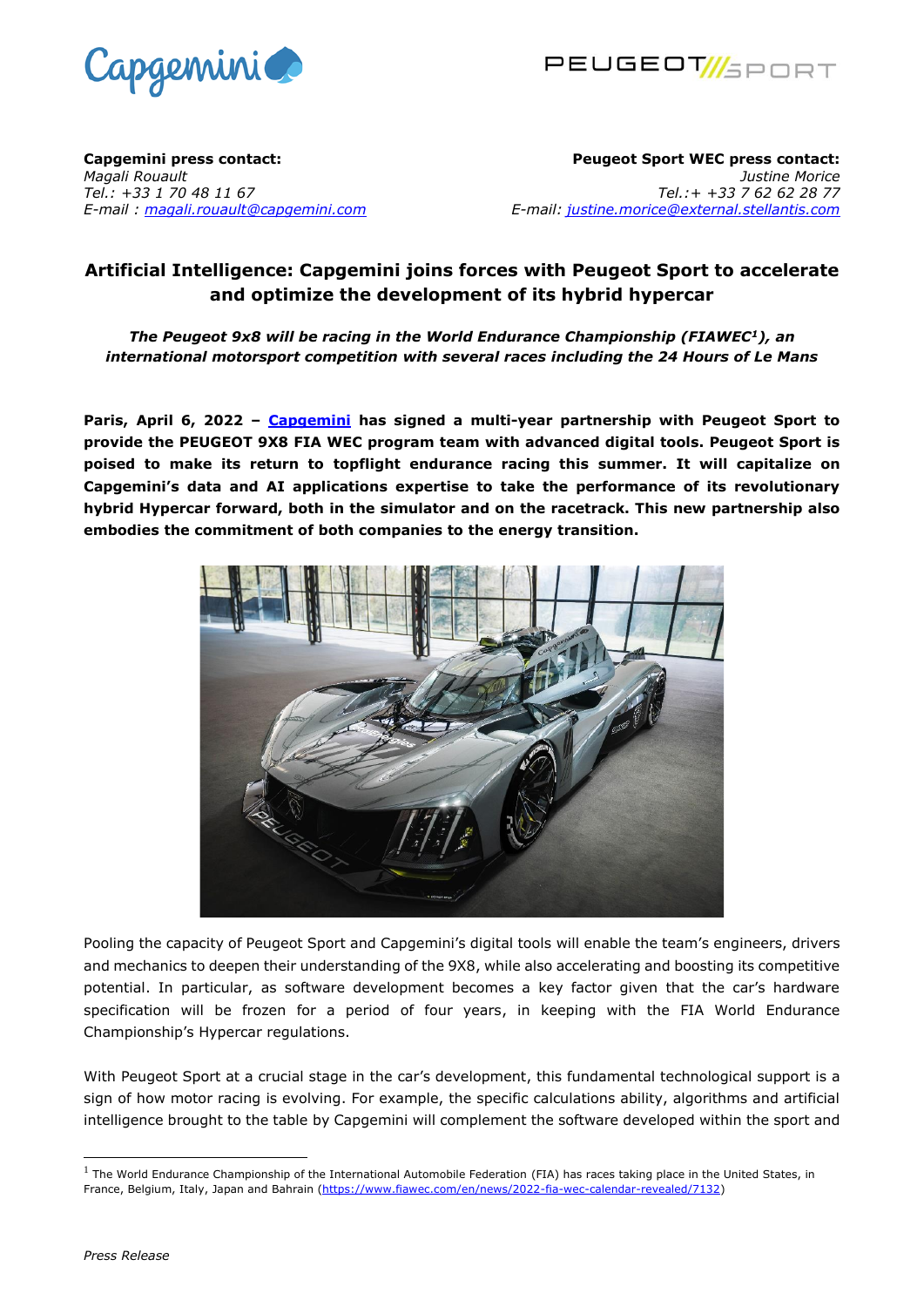automobile industry. This will help deliver increasingly precise energy management under acceleration and during the regeneration phase (capped by the regulations at 200kW), two vital performance and reliabilityrelated parameters. Furthermore, the improvements introduced by Peugeot Sport and Capgemini, to boost the new Hypercar's performance in the FIA World Endurance Championship, will also go on to benefit PEUGEOT road cars.

The disruptive vision inherent in artificial intelligence fits perfectly with the spirit that guided the design of the PEUGEOT 9X8. The ability to analyze the car's behavior in real time opens up a whole new world of opportunities for the team. Not only does it complement the fast-evolving technologies that already exist in motorsport, but it will also contribute to the ongoing quest for ever-higher performance, allowing for a much wider spectrum of race scenarios to be taken into consideration.

*"We are delighted to have joined forces with the digital technology leader and data and artificial intelligence specialist, Capgemini, to develop and run the PEUGEOT 9X8," says* **Peugeot Sport Director Jean-Marc Finot.** *"Every meter that our hybrid Hypercar covers on the racetrack or on the simulator will be logged, sorted and analyzed using Capgemini's ultra-sophisticated tools in addition to the data collected by the team itself. PEUGEOT's association with Capgemini is an example of French technological excellence shining on the world stage and is indicative of how the Group is evolving into a tech company."*

*"It is great to be working alongside Peugeot Sport as it seeks to make the PEUGEOT 9X8 hybrid Hypercar an icon of its era,"* comments **Jérôme Siméon, CEO of the Southern Europe Strategic Business Unit at Capgemini and Group Executive Board Member**. *"We look forward to making our advanced data analysis and artificial intelligence expertise available to Peugeot Sport's experts. Together, we will take the performance of its Hypercar forward so that it can make an immediate impact on its race debut. This partnership has a strong technological dimension and reinforces the relationship Capgemini has long enjoyed with the Stellantis Group, while bringing to life our shared values and ambitions to shape the future of mobility through innovative, sustainable solutions."*

Designed entirely by Peugeot Sport in collaboration with PEUGEOT's Style and Design Department, the 9X8 features a radically new, efficient aerodynamic concept, runs on 100% renewable fuel and is equipped with new-generation batteries, in keeping with the Brand's commitment to innovative, increasingly sustainable mobility. The extreme conditions encountered in motorsport in general, and in endurance racing in particular, serve as a valuable laboratory that allows the brand to evaluate solutions that are relevant to the strategic challenges it has set itself. Since the beginning of the 9X8's track-testing program in December, PEUGEOT has focused on accelerating the car's development – including its powertrain unit and electrified all-wheel drive transmission – to enable everyday drivers to benefit from its research work and progress, with the 9X8 standing out as a flagship for PEUGEOT's values, namely Allure, Emotion and Excellence.

The partnership also fits perfectly with [Capgemini's global sports sponsorship strategy](https://www.capgemini.com/our-company/passion-for-sport/) which seeks not only to celebrate team spirit and boldness through its associations with major brands and sporting events across the world (including the Men's and Women's Rugby World Cups and golf's Ryder Cup), but also to contribute its advanced tools and technological expertise with a view to enhancing performance and the fan experience.

## **About Capgemini**

Capgemini is a global leader in partnering with companies to transform and manage their business by harnessing the power of technology. The Group is guided everyday by its purpose of unleashing human energy through technology for an inclusive and sustainable future. It is a responsible and diverse organization of over 325,000 team members in more than 50 countries. With its strong 55-year heritage and deep industry expertise, Capgemini is trusted by its clients to address the entire breadth of their business needs, from strategy and design to operations, fueled by the fast evolving and innovative world of cloud,